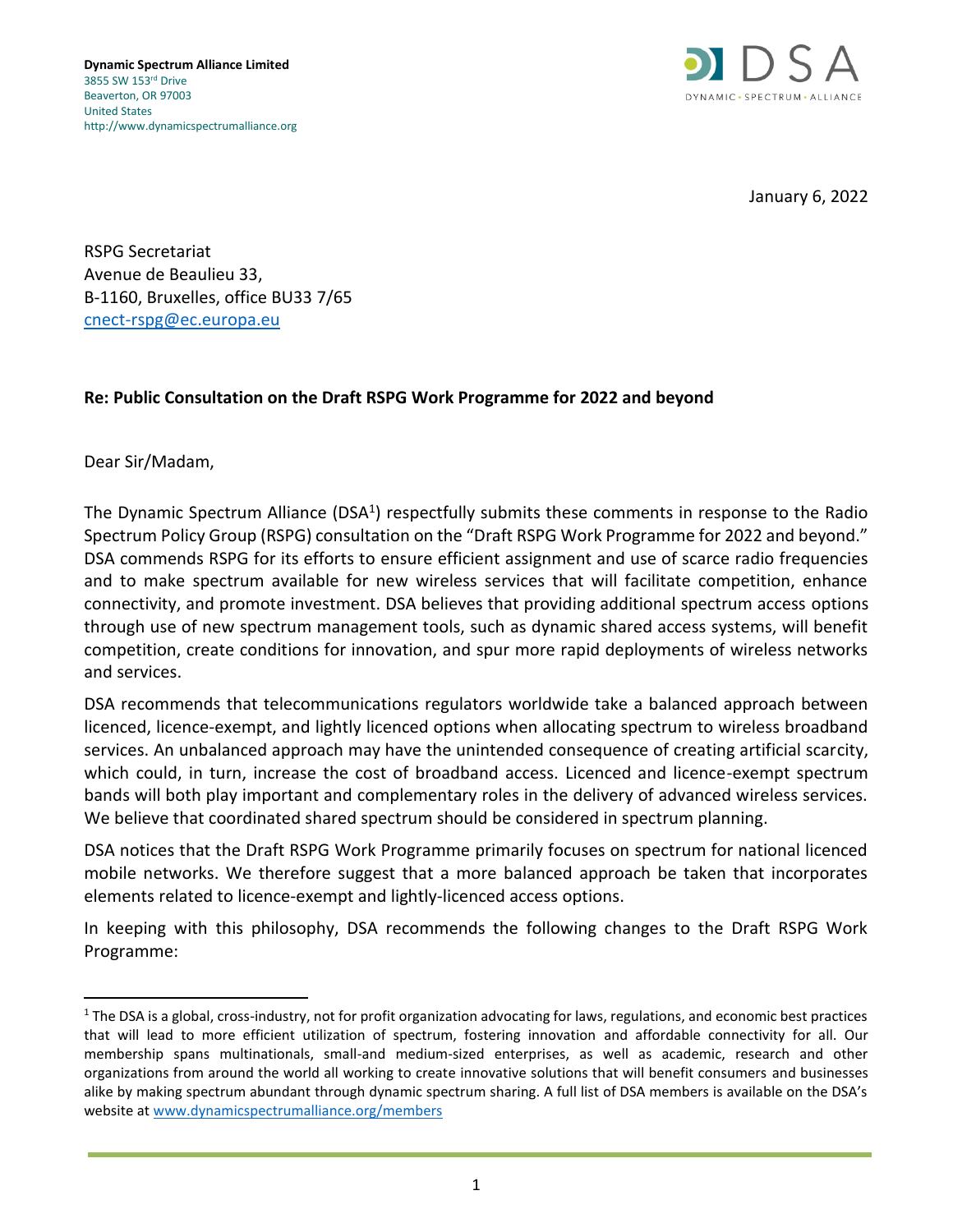

#### **A. 3800-4200 MHz**

CEPT is expected to initiate its work to harmonise access to the 3800-4200 MHz band for local licenced networks. DSA supports these efforts to make more spectrum available for new users and use cases. However, the technical work planned by CEPT will not be sufficient to ensure that local licenced networks benefit from economies of scale of the single market. Harmonisation of the procedures and conditions to access spectrum will also be necessary to eliminate the need for companies seeking to operate in several Member States to analyse and comply with each country's regulatory framework separately. A better approach would be to develop a coordinated framework for spectrum access that includes best practices on key licensing issues. Furthermore, adoption of new spectrum tools, such as dynamic spectrum access systems, may be especially relevant for the 3800-4200 MHz band, which will benefit from an RSPG-level strategy. DSA recommends that RSPG initiate a work item to deliver guidance and harmonisation of a licensing framework and potential use of dynamic shared access systems for local networks in the 3800-4200 MHz band.

#### **B. License-exempt spectrum strategy**

By every measure, the demand for spectrum for Wireless Access Systems including Radio Local Area Networks (WAS/RLAN) continues to grow unabated, driven in large part by video consumption. This trend is expected to continue with Augmented, Virtual, and Mixed Reality becoming popular, which will further strain existing network capacity. These applications are critical for quality of healthcare, education, manufacturing, transportation, and a variety of other aspects of life. Moreover, licenceexempt RLANs also complement licensed networks with "Wi-Fi" traffic offloading from mobile devices increasing with each generation of mobile wireless service.<sup>2</sup>

The Digital Decade's 2030 goal is that every household be covered by a gigabit network. Already today, as broadband speeds available to residential users are gradually increasing towards that goal, the link from a Wi-Fi access point to a user's Wi-Fi enabled device starts developing into a bottleneck. This is particularly apparent in households and enterprises where there are multiple Wi-Fi enabled devices in operation at the same time. This trend has become more evident globally during the time of the COVID pandemic. As parents work from home and children learn remotely, there are often multiple video conference applications active on multiple devices concurrently. This can amount to a considerable amount of RLAN traffic which can easily exhaust the available bandwidth.

<sup>2</sup> According to the Cisco Visual Networking Index: Global Mobile Data Traffic Forecast Update, 2017– 2022 White Paper, Wi-Fi offloading has increased from 30 percent of the traffic for 2G phones to 40 percent of the traffic on 3G phones, 59 percent of the traffic on 4G phones, and is expected to transport 71 percent of the traffic on 5G phones.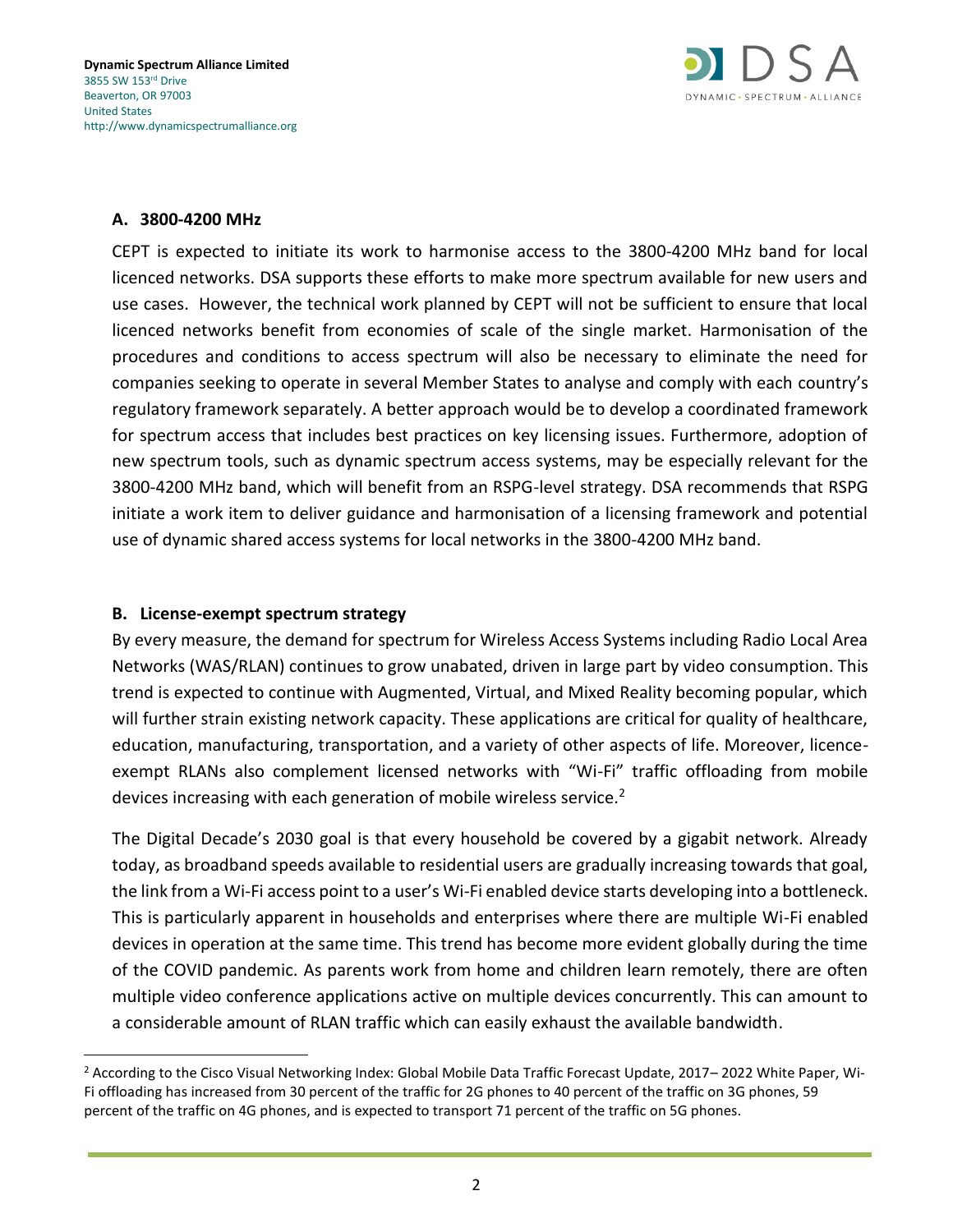

Studies, such as the [ASSIA study on Wi-Fi](http://dynamicspectrumalliance.org/wp-content/uploads/2021/06/ASSIA-DSA-Summit-Presentation-v7.8.pdf) and [its DSA companion whitepaper](http://dynamicspectrumalliance.org/wp-content/uploads/2021/11/Lessons-from-the-Assia-Report-on-Wi-Fi-and-Broadband-Data.pdf) on the consequences of the report's findings, demonstrate that Europe is facing a severe Wi-Fi spectrum crunch in years to come, significantly sooner than 2030. Indoor connectivity carries the vast majority of internet traffic and Europe currently has no spectrum strategy to respond to this challenge.

There is an insufficient amount of 5 GHz spectrum in Europe to meet forecasted demand for licenceexempt access as most sub-bands are either not available on a European-wide basis or come with significant restrictions attached to protect incumbents. Even the additional 480 MHz recently opened in the 6 GHz band will not be able to fully satisfy the future demand for local wireless connectivity capacity. In acknowledgment of this demand, many developed countries in all three ITU regions already opened the full 1200 MHz (5925-7125 MHz) of the 6 GHz band for technology-neutral licence-exempt use by Wi-Fi 6E, Wi-Fi 7, 5G NR-U and other compliant technologies. To prevent Europe from falling behind, the RSPG should identify the best solutions to secure the long-term quality of service of licence-exempt networks.

# **C. New work item: Wireless technologies for gigabit connectivity in households, schools, hospitals, and SMEs**

## Rationale

WAS/RLAN technologies are the cornerstone of gigabit connectivity in Europe. The Digital Decade strategy will further reinforce their role through ensuring that every home, SME, school, and hospital is connected to gigabit networks at the horizon of 2030. However, end users cannot benefit from such gigabit infrastructure without adequate local connectivity, which means WAS/RLAN resourced with an appropriate amount of spectrum.

WAS/RLANs also greatly contribute to the EU Green Deal by reducing the energy impact of digital technologies, as the combination of fiber networks and WAS/RLAN, and specifically Wi-Fi, has been found to be much more energy efficient than mobile networks for providing broadband connectivity.

WAS/RLAN standards are evolving rapidly. Wi-Fi 6E is already available and will benefit from the availability of 5945-6425 MHz in Europe. Wi-Fi 7 is currently under development, and the Wi-Fi Alliance is planning to launch the Wi-Fi 7 certification process in 2023. To deliver its full benefits, Wi-Fi 7 will require additional spectrum in the 6 GHz band.